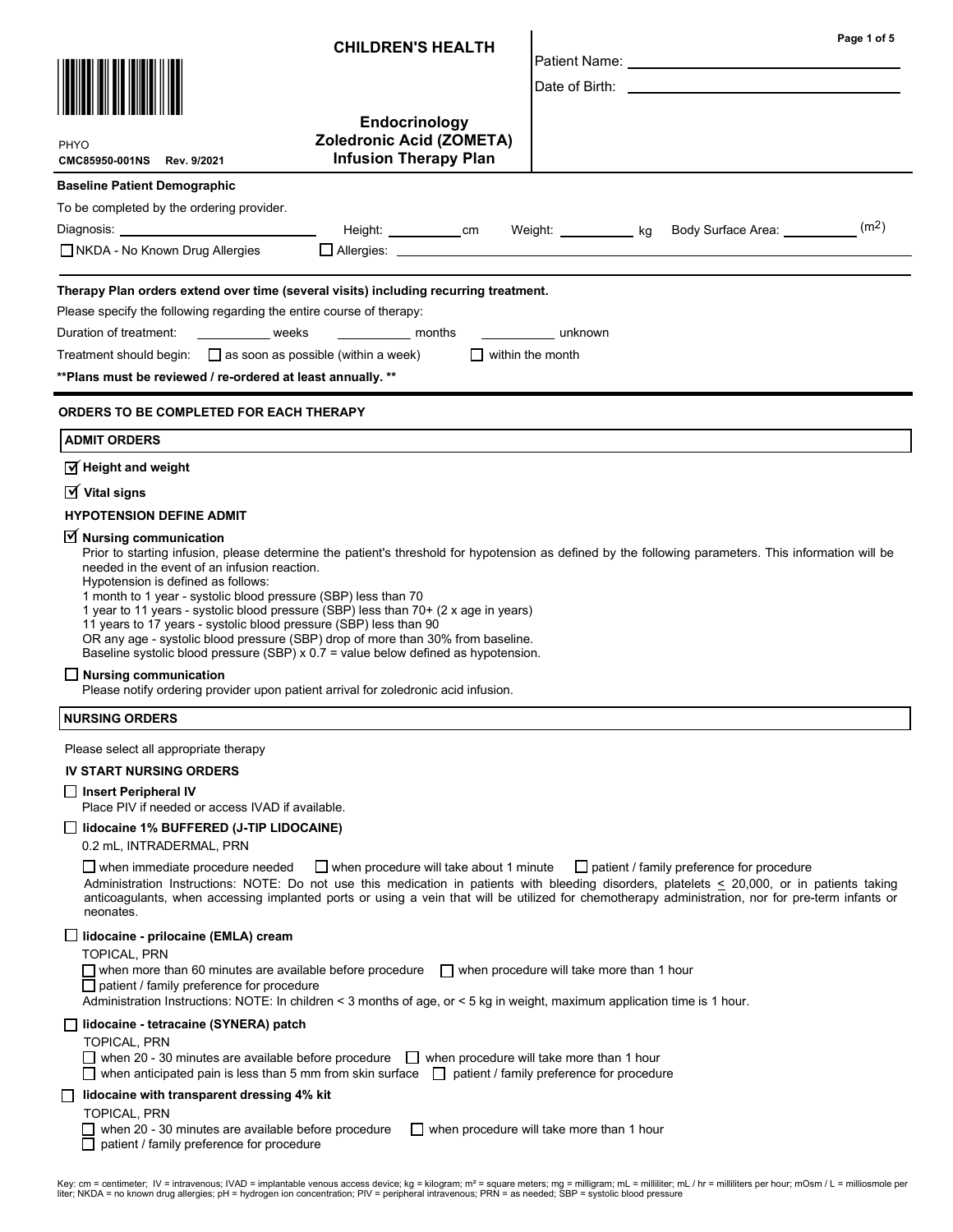

CMC85950-001NS Rev. 9/2021 PHYO

Endocrinology Zoledronic Acid (ZOMETA) Infusion Therapy Plan

# ORDERS TO BE COMPLETED FOR EACH THERAPY

# NURSING ORDERS, CONTINUED

# $\Box$  Heparin flush

#### heparin flush

10 - 50 units, INTRAVENOUS, PRN, IV line flush. Per protocol, heparin should not be used to flush peripheral IVs. This heparin flush should be used with all central lines including IVADs, with the exception of de-accessing the IVAD.

Patient Name: Date of Birth:

#### heparin flush

100 - 300 units, INTRAVENOUS, PRN, IV line flush. Per protocol, heparin should not be used to flush peripheral IVs. For use only when de-accessing IVADs.

# Sodium chloride flush

## Sodium chloride flush 0.9% injection 1 - 20 mL, INTRAVENOUS, PRN, IV line flush

# Sodium chloride - preservative free 0.9% injection

1 - 30 mL, INTRAVENOUS, PRN, IV line flush

# PRE-PROCEDURE LABS

| $\overline{M}$ Calcium, Total<br>Unit collect      | <b>INTERVAL: Every visit</b> | <b>DURATION: Until discontinued</b> |
|----------------------------------------------------|------------------------------|-------------------------------------|
| $\overline{\mathbf{y}}$ Phosphorus<br>Unit collect | <b>INTERVAL: Every visit</b> | <b>DURATION: Until discontinued</b> |
| $\Box$ Magnesium<br>Unit collect                   | <b>INTERVAL:</b> Every visit | <b>DURATION:</b> Until discontinued |
| $\Box$ Creatinine<br>Unit collect                  | <b>INTERVAL:</b> Every visit | <b>DURATION: Until discontinued</b> |
| $\Box$ Urinalysis<br>Unit collect                  | <b>INTERVAL: Every visit</b> | <b>DURATION: Until discontinued</b> |

# PRE-MEDICATIONS

#### $\Box$  Acetaminophen pre-medication 30 minutes prior (15 mg / kg, maximum 650 mg)

#### Nursing communication

Administer only one of the acetaminophen orders, suspension or tablets, do not give both.

#### acetaminophen suspension

15 mg / kg, ORAL, for 1 dose pre-medication, give 30 minutes prior to infusion

# Dose:

# acetaminophen tablet

15 mg / kg ORAL, for 1 dose pre-medication, give 30 minutes prior to infusion

Dose:

# $\Box$  Ibuprofen pre-medication 30 minutes prior (10 mg / kg, maximum 600 mg)

# Nursing communication

Administer only one of the ibuprofen orders, suspension or tablets, do not give both.

# ibuprofen suspension

10 mg / kg, ORAL, for 1 dose pre-medication, give 30 minutes prior to infusion

# Dose:

# ibuprofen tablet

10 mg / kg ORAL, for 1 dose pre-medication, give 30 minutes prior to infusion Dose: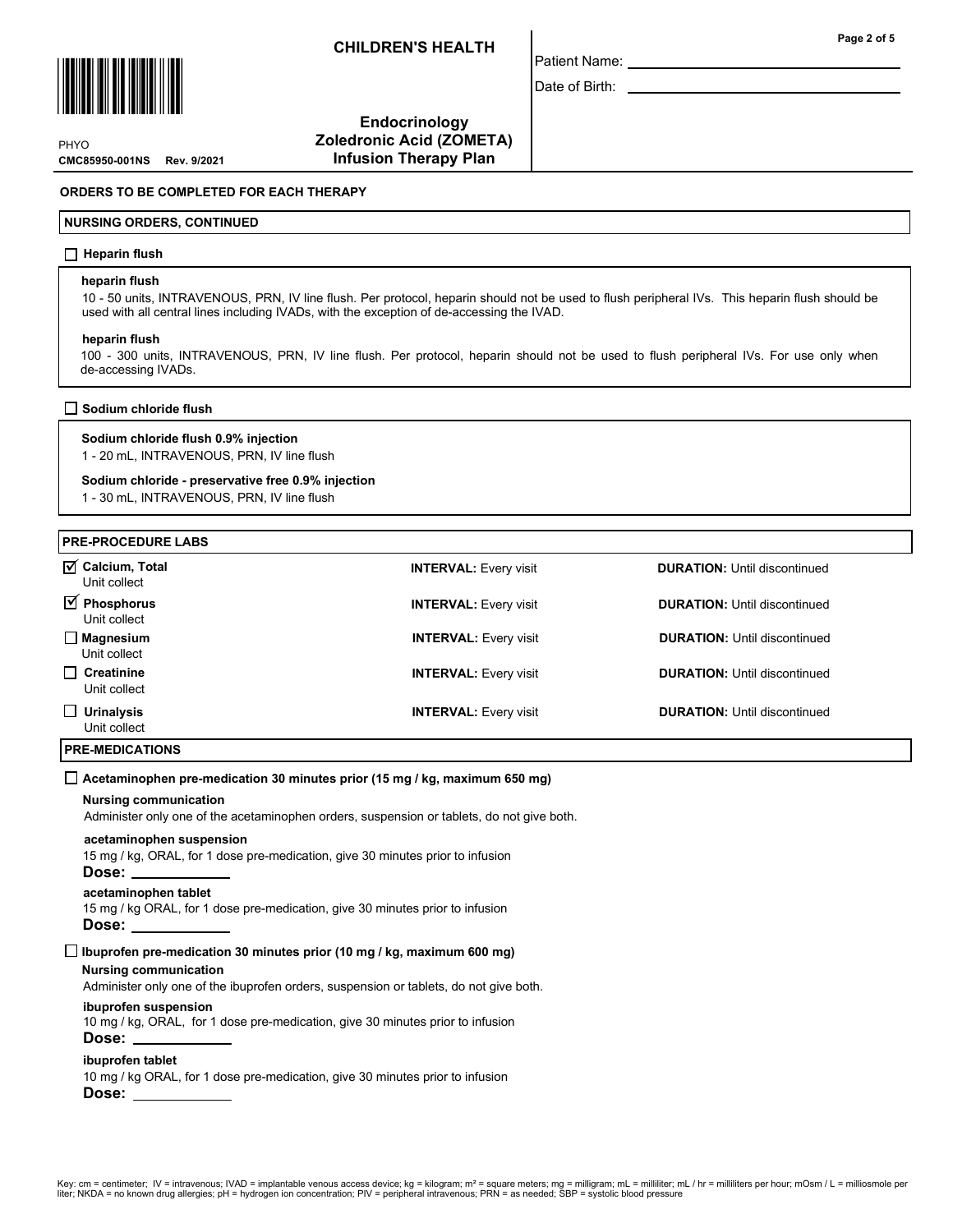

CMC85950-001NS Rev. 9/2021 **PHYO** 

**Endocrinology** Zoledronic Acid (ZOMETA) Infusion Therapy Plan

# ORDERS TO BE COMPLETED FOR EACH THERAPY

# PRE-MEDICATIONS, CONTINUED

# Diphenhydramine pre-medication 30 minutes prior (1 mg / kg, maximum 50 mg)

#### Nursing communication

Administer only one of the diphenhydrAMINE pre-medication orders, liquid, capsule or injection, do not give more than one of the orders as a pre-medication.

Patient Name: Date of Birth:

### diphenhydrAMINE liquid

1 mg / kg, ORAL, for 1 dose pre-medication, give 30 minutes prior to infusion

# Dose:

# diphenhydrAMINE capsule

1 mg / kg ORAL, for 1 dose pre-medication, give 30 minutes prior to infusion Dose:

#### diphenhydrAMINE injection

1 mg / kg, INTRAVENOUS, 1 dose pre-medication, give 30 minutes prior to infusion Dose:

#### INTRA-PROCEDURE

# $\overline{\textsf{y}}$  Vital signs

Check blood pressure, pulse, respirations, temperature and pain prior to the start of the infusion. Observe vitals every 30 minutes upon the initiation of the infusion for signs and symptoms and / or complaints of infusion related reactions.

# $\triangledown$  Nursing communication

Monitor fluid intake and urine output during the infusion and as needed.

# $\overline{\trianglelefteq}$  Physician communication order

Please enter the dose of zoledronic acid in 'mg' to facilitate prior authorization requirements: First dose: 0.0125 mg / kg (maximum 4 mg) over 60 minutes. Second and subsequent doses: start at 0.025 mg / kg (maximum 4 mg) over 60 minutes and titrate for efficacy. (For doses of 0.05 mg / kg, medication should be prepared in 100 mL) Default of 100 mL NS is selected, 50 mL can be selected based on provider discretion (low dose and children less than 3 years old). When a NS bolus is ordered, give over 30 minutes immediately before and after zoledronic acid infusion.

# □ sodium chloride 0.9% for fluid bolus infusion 5 mL / kg (dosing weight) Dose: \_\_\_\_\_\_\_\_\_\_\_\_\_ mL

5 mL / kg, INTRAVENOUS, ONCE, administer over 30 minutes. Give 30 minutes prior to zoledronic acid infusion.

□ Zoledronic acid 0.0125 mg / kg INTERVAL: Once DEFER UNTIL: DURATION: Until discontinued in sodium chloride 0.9% 100 mL infusion

INTRAVENOUS, ONCE, starting 0.5 hours after treatment start time, Administer over 60 minutes zoledronic acid must not be mixed with calcium or other divalent cation-containing infusion solutions, such as Lactated Ringer's solution, and should be administered as a single intravenous solution in a line separate from all other drugs.

#### Dose:

| Volume of Sodium Chloride: □ 50 mL |  | $\Box$ 100 mL |
|------------------------------------|--|---------------|
|------------------------------------|--|---------------|

□ Zoledronic acid 0.025 mg / kg INTERVAL: Day 1 of every 6 months DEFER UNTIL: DURATION: Until discontinued in sodium chloride 0.9% 100 mL infusion

INTRAVENOUS, ONCE, starting 0.5 hours after treatment start time, Administer over 60 minutes. Zoledronic acid must not be mixed with calcium or other divalent cation-containing infusion solutions, such as Lactated Ringer's solution, and should be administered as a single intravenous solution in a line separate from all other drugs.

| Volume of Sodium Chloride: $\Box$ 50 mL |  |  |  |  | $\Box$ 100 mL |
|-----------------------------------------|--|--|--|--|---------------|
|-----------------------------------------|--|--|--|--|---------------|

# $\square$  sodium chloride 0.9% for fluid bolus infusion 5 mL / kg (dosing weight) Dose: \_\_\_\_\_\_\_\_\_\_\_\_\_\_ mL

5 mL / kg, INTRAVENOUS, ONCE starting 2.5 hours after treatment start time for 1 dose, Administer over 30 minutes give after completion of zoledronic acid infusion.

# $\overline{\textbf{y}}$ Therapy Appointment Request

| Please select department for the therapy appointment request: |  |
|---------------------------------------------------------------|--|
| <b>Exnires in 365 davs</b>                                    |  |

| xpires in 365 days: |  |  |
|---------------------|--|--|
|                     |  |  |

| □ Dallas Special Procedures □ Plano Infusion Center □ Dallas Allergy □ Dallas Transplant □ Dallas Neurology |  |  |  |
|-------------------------------------------------------------------------------------------------------------|--|--|--|
|-------------------------------------------------------------------------------------------------------------|--|--|--|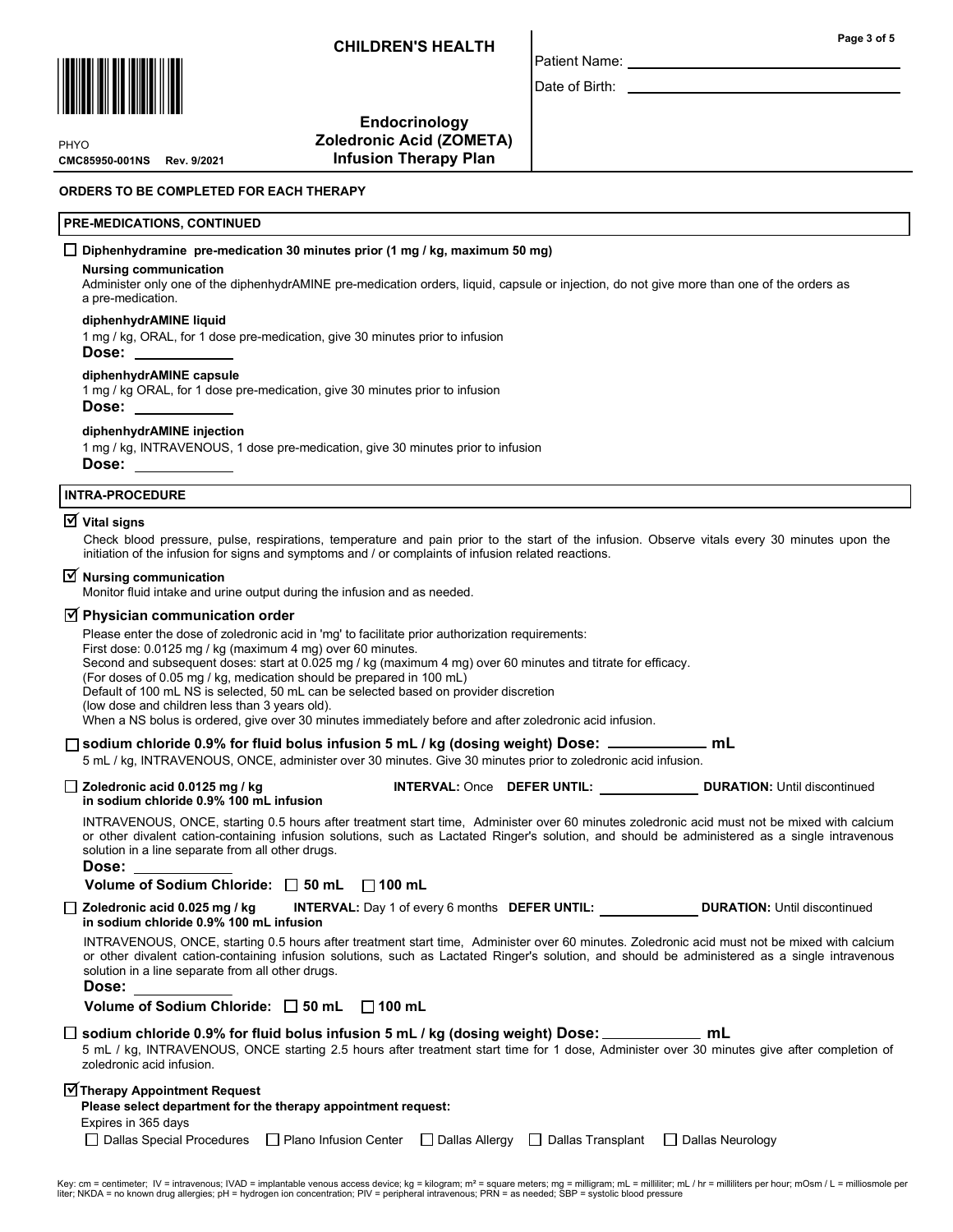

CMC85950-001NS Rev. 9/2021 **PHYO** 

Endocrinology Zoledronic Acid (ZOMETA) Infusion Therapy Plan

# ORDERS TO BE COMPLETED FOR EACH THERAPY

# EMERGENCY MEDICATIONS

# $\overline{\triangleleft}$  Nursing communication

1. Hives or cutaneous reaction only – no other system involvement PATIENT IS HAVING A DRUG REACTION:

- a. Stop the infusion
	- **b.** Give diphenhydramine as ordered
	- c. Check vitals including blood pressure every 5 minutes until further orders from provider.
- d. Connect patient up to monitor (cardiac / apnea, blood pressure and oxygen saturation), if not already on one
- e. Notify provider for further orders

# 2. Hives or cutaneous reaction plus one other system, i.e. abdominal cramping, vomiting, hypotension, altered mental status, respiratory distress, mouth / tongue swelling PATIENT IS HAVING ANAPHYLAXIS:

Patient Name: Date of Birth:

## a. Stop the infusion

- **. Call code**  $-$  **do not wait to give epinephrine**
- c. Give epinephrine as ordered
- d. Notify provider
- e. Check vitals including blood pressure every 5 minutes until the code team arrives.
- f. Connect patient up to monitor (cardiac / apnea, blood pressure and oxygen saturation), if not already on one.
- g. Give diphenhydramine once as needed for hives
- h. May repeat epinephrine every 5 minutes x 2 doses for persistent hypotension and respiratory distress with desaturation until code team arrives.
- **i.** May give albuterol as ordered for wheezing with oxygen saturations stable while waiting for code team, continue to monitor oxygen saturation.

## Hypotension is defined as follows:

1 month to 1 year – systolic blood pressure (SBP) less than 70

1 year to 11 years – systolic blood pressure (SBP) less than 70 + (2 x age in years)

11 years to 17 years – systolic blood pressure (SBP) less than 90

OR any age – systolic blood pressure (SBP) drop more than 30% from baseline.

Baseline systolic blood pressure (SBP) x 0.7 = value below defined as hypotension.

# $\overline{\textbf{y}}$  EPINEPHrine Injection Orderable For Therapy Plan

# (AMPULE / EPI - PEN JR. / EPI - PEN) 0.01 mg / kg

0.01 mg / kg, INTRAMUSCULAR, EVERY 5 MINUTES PRN, for anaphylaxis and may be repeated for persistent hypotension and respiratory distress with desaturation until the code team arrives, for 3 doses

Use caution with PIV administration. This solution has a pH < 5, or a pH > 9, or an osmolality > 600 mOsm / L.

Dose:

# $\overline{\trianglelefteq}$  Cardio / Respiratory Monitoring

# Rationale for Monitoring: High risk patient (please specify risk)

- $\square$  Clinically significant cardiac anomalies or dysrhythmias  $\square$  Recent acute life-threatening event
- Recent acute life-threatening event
- $\Box$  Unexplained or acutely abnormal vital signs
- $\Box$  Artificial airway (stent, tracheostomy, oral airway)

Acute, fluctuating or consistent oxygen requirements

Monitor Parameters (select all that apply):  $\Box$  Heart rate  $\Box$  Oxygen saturation  $\Box$  Respiratory rate

Telemetry Required:  $\Box$  Yes  $\Box$  No

# $\overline{\textsf{y}}$  diphenhydrAMINE injection

1 mg / kg, INTRAVENOUS, ONCE PRN, for hives or cutaneous reaction, for 1 dose. Maximum dose = 50 mg per dose, 300 mg per day. Dose:

# $\overline{\mathbf{y}}$  Albuterol for aerosol

0.25 mg / kg., INHALATION ONCE PRN, for wheezing, but oxygen saturations stable while waiting for code team, continue to monitor oxygen saturation for 1 dose

Dose:

# POST-PROCEDURE

# $\overline{\mathbf{y}}$  Nursing communication

Flush PIV or IVAD with 20 mL 0.9% sodium chloride (250 mL bag) at the completion of the infusion. Flush IVAD with saline and heparin flush per protocol prior to de-accessing IVAD. Discontinue PIV prior to discharge.